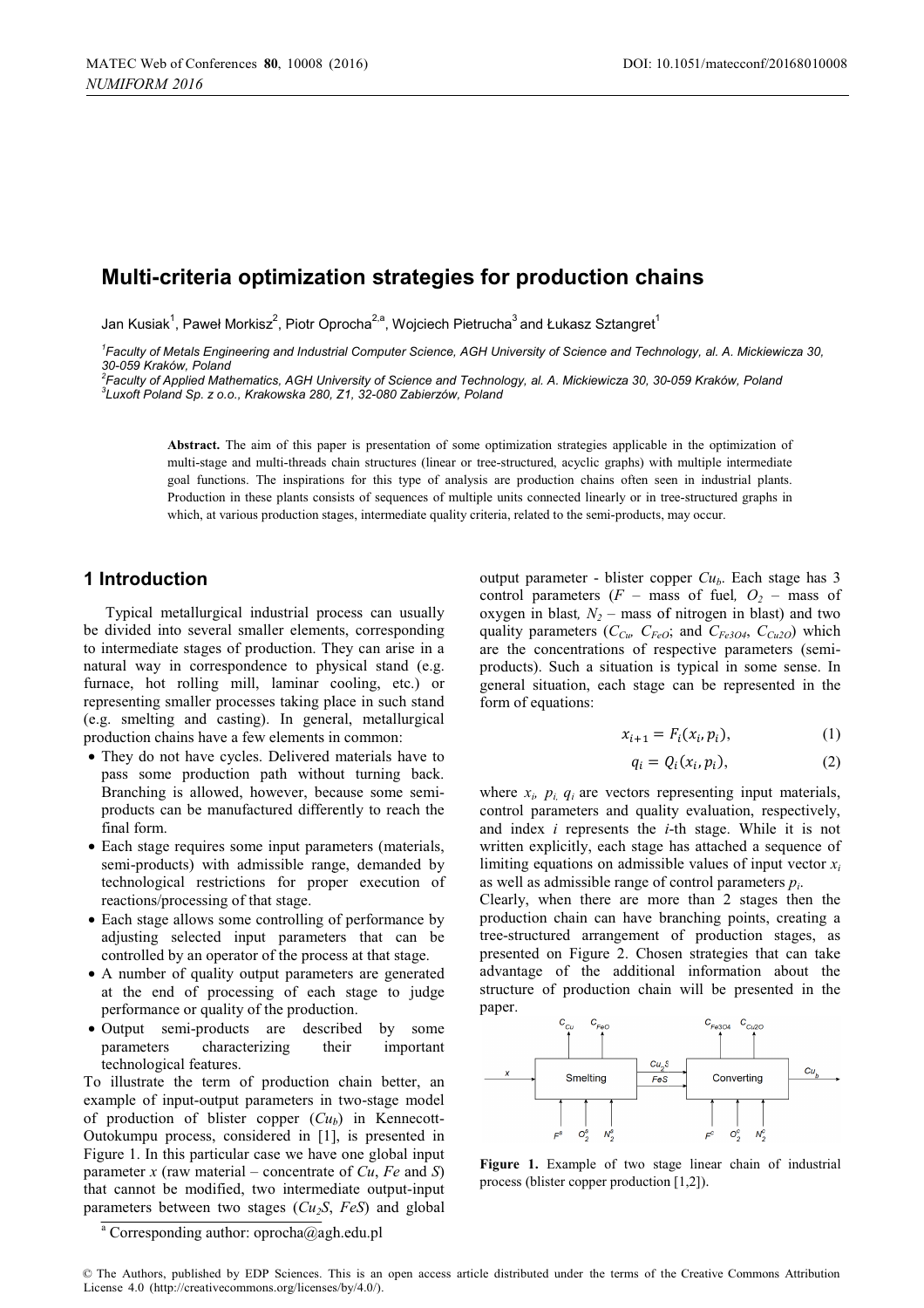

**Figure 2.** Example of hypothetical industrial process with a tree-structure tree-structure.

It is also worth noting, that to calculate values  $q_i$  and  $x_i$  on deeper levels of the tree, it is necess ary to set up an arrangement of stages. For example, to evaluate a value of  $q_4$  (Figure 2) the following relationship has to be calculated:

$$
q_4 = F_4(x_3, p_4) = F_4(F_2(F_1(x_1, p_1), p_2), p_4). \quad (3)
$$

The indexing of nodes (production stages) of the tree will be performed using a standard Breadth-f first Search (BFS) algorithm (see Figure 3).

## **2 Optimization Strategies**

Since the knowledge about the structure of the production stages is known, such information can be used when choosing optimization strategy. When n the structure is linear it is possible to look for optimal control parameters stage by stage. If there are branching points, the order in which the consecutive stages are dealt with, may be important for the final quality assessment. If the structure of relations between stages is not known n (or is not at the point of interest), the **global approach** (GLO) can be<br>applied. In this last approach the global objective applied. In this last approach, the global objective function composed by these stages is considered (see Section 2.2).

#### **2.1. Standard searching in graphs**

There are two standard graph algorith ms (e.g. see [3]) allowing passing through all stages along the edges connecting them.

- Breadth-first search (BFS): in th his approach all neighbouring (children) nodes are e explored first, before going to next level of neighbours (Figure 3a).
- Depth-first search (DFS): in this approach tree is explored to the deepest possibl le level before backtracking (Figure 3b).

Note that while in DFS not all neighbouring nodes are checked simultaneously, their input-p parameter bounds have to be checked. It can be simply explained. Let the output vector  $x_{i+1}$  is an input vector of all children nodes of *i*-th stage. If this output vector is not an admissible input for all children nodes, then it might happen that after backtracking the  $x_{i+1}$  cannot be used.



 $(h)$ 

Figure 3. Indexing of nodes (stages) according to BFS (a) and DFS (b) algorithm.

It is worth noting, that we have to use BFS or DFS algorithm to order nodes, since we need some ordering when calculating values of functions  $F_i$  and  $Q_i$ . As we said, in our calculations we order nodes (order of propagation of  $x_i$ ) by BFS algorithm, see Figure 3a.

#### 2.2. Pareto-optimal solutions and order of **children nodes**

It is clear that in practice there is not a single (one) global process optimization criterion, since e.g. it is impossible to obtain best quality of f final product, minimizing consumption of energy or fuel consumed in reactions, maximizing the speed of production and minimizing wastes, etc. Therefore, only the Pareto-optimal solution is the only aim of the research (the reader not familiar with this topic is referred to [4,5]).

A standard technique in this case is to transform multiobjective task into single objective task, assigning some weights  $w_j$  to each coordinate of each quality variable in vectors  $q_j$ . It results in the following objective function:

$$
F = w_1 q_{1,1} + \dots + w_k q_{1,k} + \dots + w_s q_{n,r}, \qquad (4)
$$

where *s* is the total number of quality assessments in considered industrial process . Then it is reasonable to visit children nodes of *i-*th stage following their importance for the final value of function  $F$ . For this reason, for each child node its accumulated weight is calculated, summing up its weight  $w_j$  with weights of all of his children nodes on lower levels. These weights are used next in the DFS and BFS S searches to order children nodes of stage *i*, that is children of node *i* are visited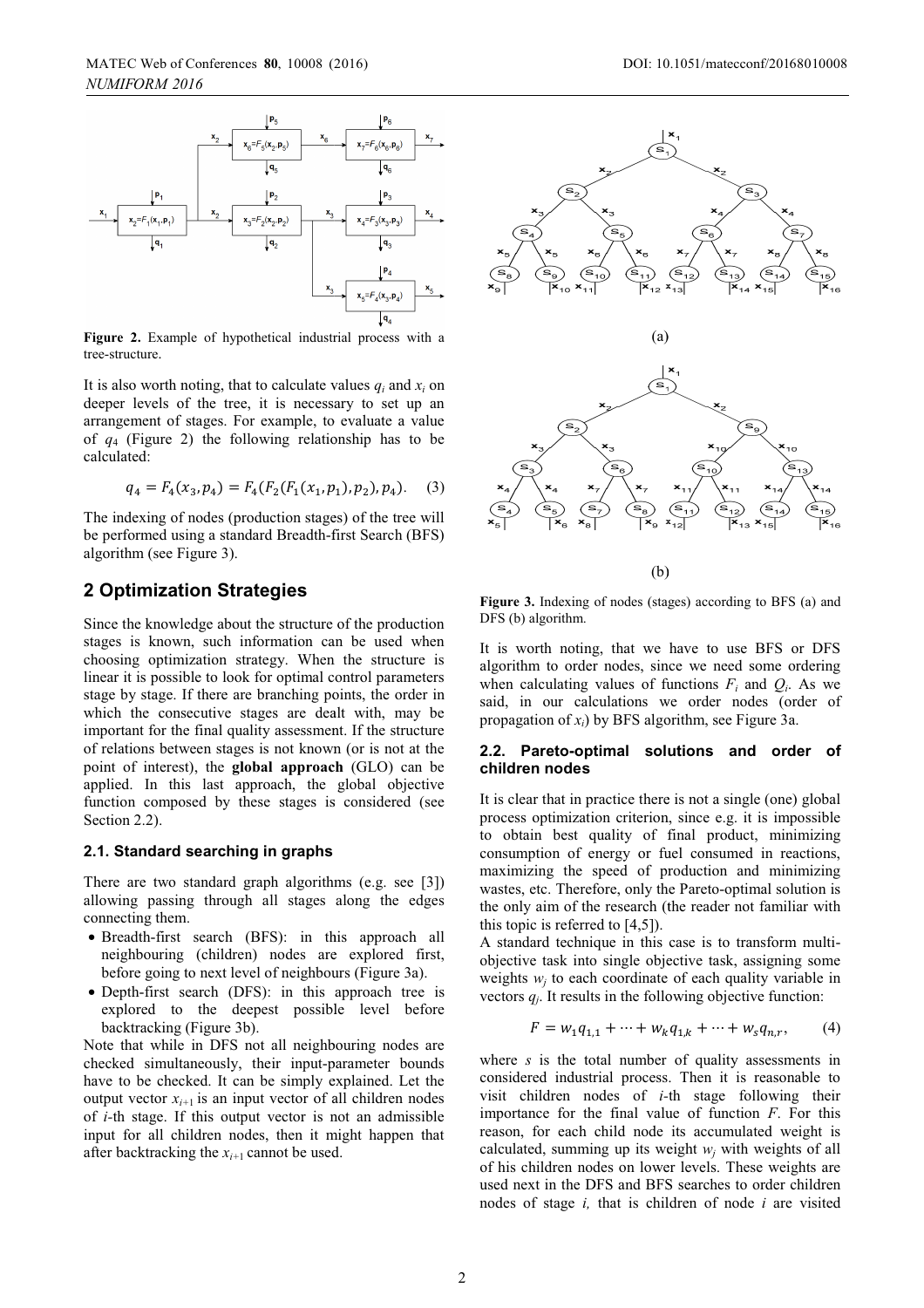following the order induced by accumulated weights. Let the  $i$ -th stage has  $k$  children nodes and accumulative weights  $\nu$  of sub-trees induced by these children are:

$$
v_1 \le v_2 \le \dots \le v_k. \tag{5}
$$

Then the child with weight  $v_1$  is visited first, next with  $v_2$ , and so on. Note that if weight  $w_i$  of each quality criterion  $q_i$  is the same (say  $1/s$ ) then condition  $v_i < v_j$  means that *i-*th subtree has less nodes than *j-*th. It means in our strategies, that sub-trees with the simplest structure are visited first, leaving more complex sub-trees for later.

While in standard DFS or BFS the order of children nodes is not that important, its importance will be much higher when transferring credits as described in the next section. Function  $F$  will be an objective function in  $GLO$ algorithm, hence GLO does not use additional knowledge about the structure of the industrial process and relations between stages (this knowledge is only used indirectly when calculating the value of *F*).

#### **2.3. Credits**

In our search for optimal solution, an up per limit *N* on the number of allowed evaluations of functions  $F_i$  and  $Q_i$  for *i*-th stage has to be set up. It may happen, however, that the optimal solution for this stage is s found using *n* evaluations with  $n \le N$ . Saved credit  $c_0 = N-n$  of remaining evaluations can then be forwarded for the evaluation of children nodes.

## *2.3.1 DFS with transferable credits (D DFS CRE)*

This approach is almost the same as standard DFS with one simple modification. The limit of evaluations for the first child is set to  $N+c_0$  and then is propagated onto consecutive levels, following recursion in DFS. In some situations, credit  $c$  may stack to quite large number compared to *N*, which in turn may help in finding solution when *N* evaluations are not sufficient. Now suppose that after visiting all descendants of the first child the search is finished with  $c<sub>l</sub>$  remaining evaluations. Then, this credit is forwarded to the next child, so its limit of executions is now  $N+c_1$ . Finally, suppose that there were  $k$  children and at the end there is  $c_k$  remaining evaluations. In other words, let it be assumed that the optimum was found for all *l* stages in sub-tree induced by *i*-th node in  $r$ <*lN* iterations, that is below total *lN* limit. In that case the remaining number  $c_k = lN - r + c_0$  is returned to the parent node and propagated to subsequent children nodes, following node of *i*-th stage in DFS recursion.

#### *2.3.2 BFS with transferable credits (B BFS CRE)*

The case of BFS is a little more complex. Since all children nodes have to be visited simultaneously, it is necessary to split credit  $c_0$  between these nodes. Let  $k$ children of *i*-th stage have accumulated weights given by (5). Then *j*-th child receives credit  $c_j = c_0 v_j$  and this credit is then propagated recursively into deeper levels using the same order of visit as in standard BFS algorithm.

#### **2.4. Particle Swarm Optim mization**

In our tests the Particle Swarm Optimization (PSO), which is a global search method, was applied. PSO is a method representing probabil listic approach, performing global search for optimal solution. PSO belongs to a group of algorithms motivate d by nature, and is widely used and well described in the literature, e.g. see [6,7,8,9]. Let us recall basic information about PSO algorithm. In PSO algorithm it is necessary to simultaneously execute optimization of  $k$  different instances, so-called particles, and then evolution of the algorithm is in some sense de etermined by interactions of these particles and their performance measured by quality expressed in terms of a objective function  $F$  whose minimum is searched for. The search begins with randomly chosen position vector  $z_0^k$  of each particle. Position vector  $z_i^k$  of *k*-th particle in *i*-th iteration is modified by the relation:

$$
z_{i+1}^k = z_i^k + v_i^k, \tag{6}
$$

where  $v^k_i$  is velocity vector updated in each iteration by the formula:

$$
v_{i+1}^k = w v_i^k + c_1 r_{i,1}^k (p^g - z_i^k) + c_2 r_{i,2}^k (p^k - z_i^k), \tag{7}
$$

where:  $p^g$  denotes the best position found so far by the whole swarm; vector  $p^k$  represents the best solution found so far by the *k-*th particle; *w* is defined as the inertia coefficient;  $c_1$  and  $c_2$  are acceleration coefficients (called also training coefficients);  $r^k_{i,1}$  and  $r^k_{i,2}$  are numbers in [0;1] picked at random with the uniform distribution.

This approach is in some sens e independent of the choice of functions  $F_i$ ,  $Q_i$  and in practice works effectively for complex problems as well as for simple problems.

## **3 Hypothetical structu ures of process**

## **3.1. Balanced and unbalan nced binary trees**

Our first testing ground will b be balanced binary tree with four levels, that is: root stage has two children nodes, each of them has two children, etc., forming finally a tree with the number of nodes on each level 1-2-4-8 as presented on Figure 4.



**Figure 4.** Process of balanced tree structure 1-2-4-8.

As a second example of hyp pothetical process tree with unbalanced structure will be e examined. Such a situation seems more likely to happen in practice, because usually concrete industrial processes have different lengths measured by the number of i intermediate stages. A tree with structure 1-2-4-4-4 as presented on Figure 5 will be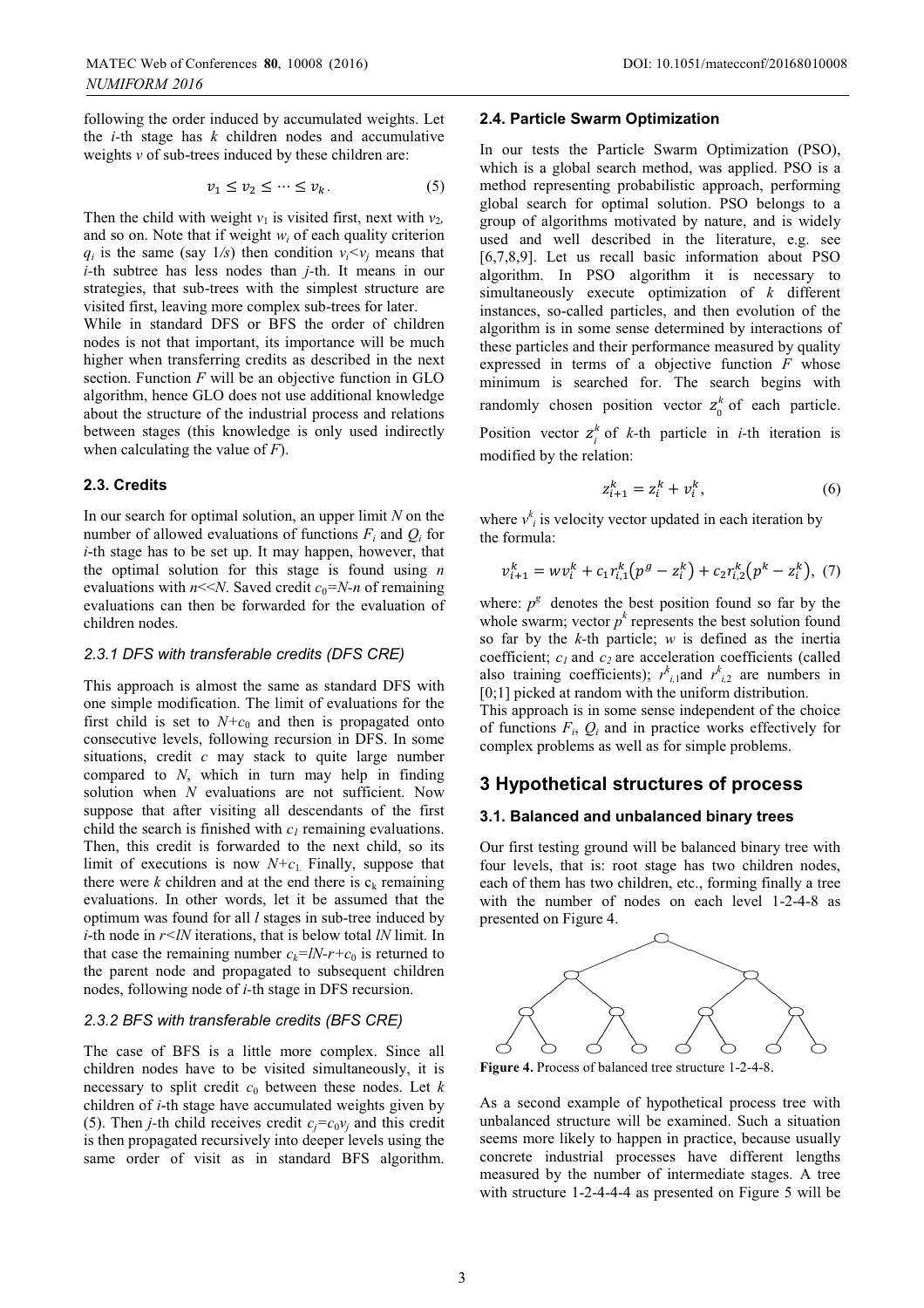considered. Note, that the number of nodes is exactly the same as in 1-2-4-8 tree.



**Figure 5.** Process of unbalanced tree structure 1-2-4-4-4.

#### **3.2. Functions** *Qi* **and** *Fi*

As it was said earlier, the aim of the paper is to investigate performance of the optimization strategies (and influence of credits in optimization). For this reason the simple, multi dimensional function n was considered. This will minimize influence of randomness in our studies (there is zero probability of stuck of algorithm in local minimum) however there are still various complexity levels of the problem. Functions used in each node are the same, given by the formula:

$$
q_i = Q_i(x_i, p_i) = \sum_{j=1}^{m} (x_{i,j} - p_{i,j})^2
$$
 (8)

$$
x_{i+1} = F_i(x_i, p_i) = p_i.
$$
 (9)

Notice, that the control parameter  $p_i$  has a direct influence on the position of global minimum of function  $F<sub>s</sub>$  for each children node *s* of *i-*th node*,* hence optimization in consecutive stages is not completely i independent. The complexity of the process can be augmented by increasing number of dimensions *m*. When *m* is large, search space is also large, which makes that finding minimum by probabilistic algorithms s is much more difficult.

## **4 Comparison of performanc ce**

Performance of the following five strategies was compared:

- i. Global optimization (GLO optimal control parameters of all stages set simultaneously),
- ii. BFS without credits (BFS),
- iii. DFS without credits (DFS),
- iv. BFS with credits (BFS-CRE),
- v. DFS with credits (DFS-CRE).

Let the number of evaluations of quality function  $Q_i$  for each stage be limited to  $N$ . In methods without credits this limit is strict. In methods with credits, remaining (not "consumed") evaluations can increase limits for consecutive nodes. In global approach we have global limit of *N*⋅*s* evaluations for the whole process (per particle), where *s* is the number of stages. The following 'global' limit of evaluations for the whole procedure is also introduced:

$$
L_g = N \cdot s \cdot p \cdot t,\tag{10}
$$

where *s* is a number of stages, *p* is a number of particles, *t* is a limit for the 'time' of the optimization runs. When the algorithm calculates the value of any of the functions  $Q_1, ..., Q_s$ , the index  $L_g$  becomes  $L_g = L_g - 1$ . In particular, to calculate value of  $F$  in (4) we need exactly  $s$ evaluations. It means that one step of GLO consumes *s 'credits'* from  $L_g$ , and one step of each other method consumes 1 '*credit'*, howeve r finally it is necessary to check all *s* stages (nodes of the tree). Then the limit in  $(10)$  allows at least *t* optimization attempts. However, if one run of the method is finished faster (or it is quickly decided that the whole optimiz zation leads to a failure) the next optimization can be restarted faster. Thank that more runs than *t* can be performed. It is clear that the number of evaluations in one optimiz zation run will be higher in methods with credits than in these without credits, and hence the average number of optimization attempts will be smaller. Since in every step of methods  $(i)-(v)$  it is necessary to preform evaluati on of each particle of PSO method, the limit (10) may be simplified to the form:

$$
L = N \cdot s \cdot t,\tag{11}
$$

having in mind that in fact 1 credit in *L* means *p* evaluations (one for each particle in PSO method), so *p* credits in terms of limit *Lg*.

## **5 Results**

In all numerical experiments optimal solution using PSO algorithm with  $p=40$  particles is searched for. Tests for different values of dimension parameter *m* in (8) were performed (*m=*1,5,7,10). High her value of *m* is correlated with smaller chance of finding minimum by PSO.

#### **5.1. Process of balanced t tree structure**

Every of the methods  $(i)$ - $(v)$  was tested on the tree 1-2-4-8 (Figure 4) within the total limit of evaluations on functions  $F_i$  provided by (11) which in our case is *L*=1500000 (for *N*=1000 and d *t*=100). As it was said before, each method can be e executed at least 100 times within the limit  $L$ , however, this number can be changed if the method is terminated faster (due to success or failure). The number of full optimization runs of every method for different value of *m* is presented in Figure 6 and the number of attempts which were successful (method finished finding mi inimum) are presented on Figure 7.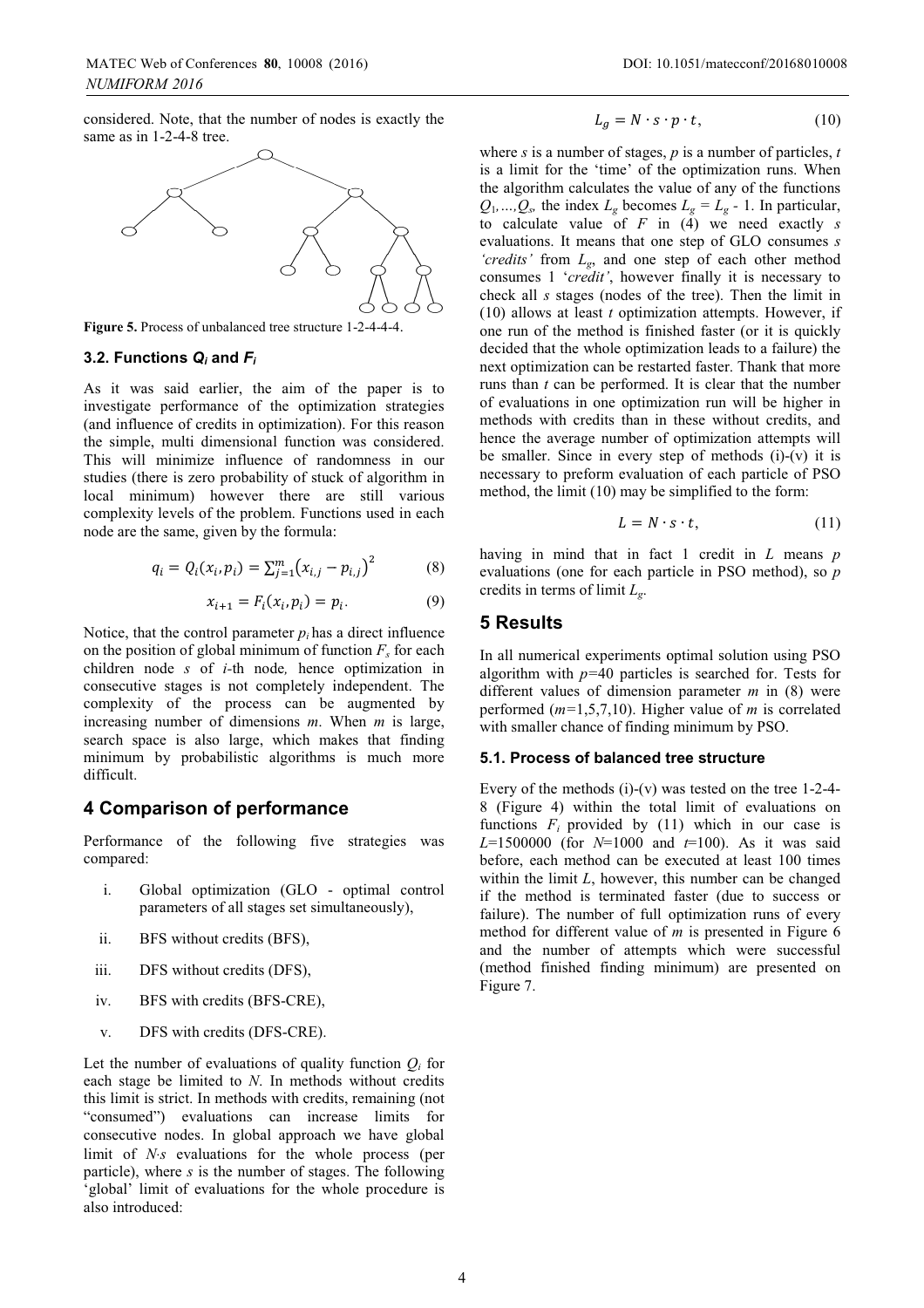

**Figure 6.** Average number of full optimization runs within limit L (tree 1-2-4-8).



**Figure 7.** Average number of full optimization runs finished with success within limit L (tree 1-2-4-8).

Figure 8 presents relative number of successes of given method expressed by the ratio:

$$
Sr = 100 \cdot \frac{completed\_runs}{starts} [\%]. \quad (12)
$$

In other words, Figure 8 shows relative percentage of chance that single instance of the method will finish with success.



Figure 8. Relative success rate of every method (tree 1-2-4-8).

To decrease influence of randomness in our numerical experiment, every complete cycle of computations (sequence of optimizations within limit set *L*) was repeated 100-times for each method. Therefore, Figures 6-8 present average values calculated from 100 repetitions of every method.

## **5.2. Process of unbalanced tree structure**

The same tests as in Section 4.1 were repeated for the process of the unbalanced tree structure 1-2-4-4-4 (Figure 5). Results of our numerical experiment are presented on Figures 9,10 and 11. Data presented in these figures

follows exactly the same methodology as in section 4.1 in particular value of *L*, tested values of *m*, etc.



**Figure 9.** Average number of full optimization runs within limit L (tree 1-2-4-4-4).



**Figure 10.** Average number of full optimization runs finished with success within limit L (tree 1-2-4-4-4).

The main difference now is that right side of the tree is much deeper, so in particular weights  $w_i$  defining division of credits between children nodes in BFS are now different. On the other hand, there is no visible change of the problem for GLO because the number of control parameters is the same (the same number of stages *s* as in tree 1-2-4-8). As before, each complete cycle of *L* evaluations was repeated 100 times.



**Figure 11.** Relative success rate of every method (tree 1-2-4-4- 4).

## **6 Conclusions**

Five different optimization strategies of multi-stage industrial processes with two different tree structures were examined. According to the performed test, the following conclusions can be withdrawn.

• As it was mentioned earlier, GLO strategy does not take advantage of the knowledge about the structure of the process (relations between nodes/stages), therefore it should behave similarly on balanced or unbalanced